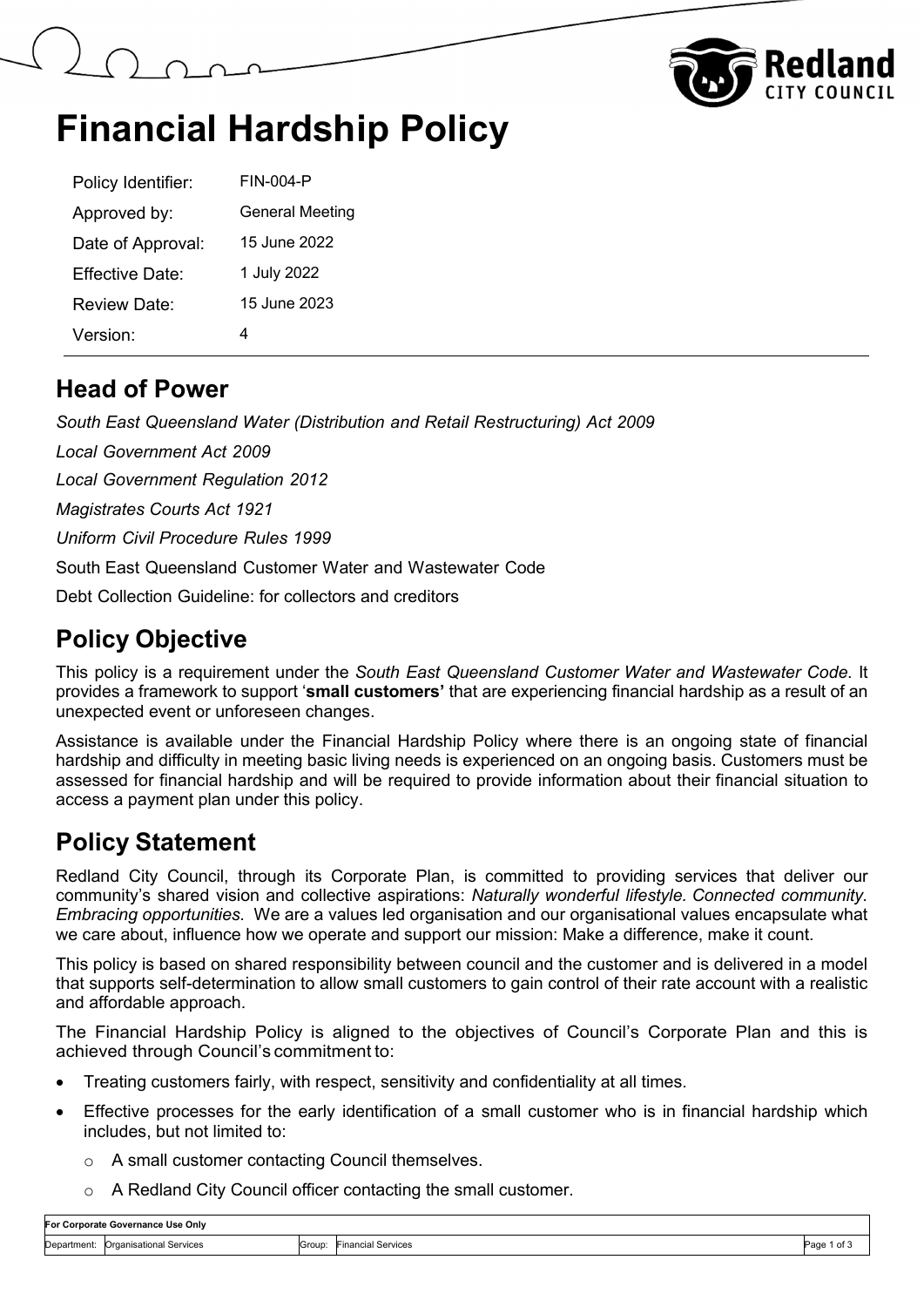

# **Financial Hardship Policy**

- o A referral by the Energy and Water Ombudsman Queensland.
- o A referral by an accredited financial counsellor or community agency providing assistance to people experiencing financial hardship.
- Publishing this policy on its website.
- Assessing financial hardship through information provided by the customer, which will include financial records and/or a Statement of Financial Position.
- Ensuring small customers who are identified as experiencing financial hardship have access to:
	- o Flexible payment plan options.
	- o Convenient payment channel options including Centrepay, Direct Debit and Quick Pay.
	- o Relief from legal action from the date a payment plan is mutually agreed.
	- $\circ$  Relief from interest being charged on overdue rates and charges provided the mutually agreed payment plan is met.
	- $\circ$  Information on the grounds that may be considered in order to remit in full or in part water consumption charges under the *Local Government Regulation 2012*.
	- $\circ$  Information to assist in reducing water consumption charges. Further information is available at [https://www.redland.qld.gov.au/info/20250/green\\_living/603/conserving\\_water](https://www.redland.qld.gov.au/info/20250/green_living/603/conserving_water)
	- o Information provided about appropriate government concession programs and financial counselling services that may be available to them. [https://www.redland.qld.gov.au/info/20171/rates/782/pay\\_your\\_rates](https://www.redland.qld.gov.au/info/20171/rates/782/pay_your_rates)
- Establishing payment plan options that are based on the ratepayer's individual circumstances and within Council guidelines. Where payment plans are not adhered to or are otherwise unsuccessful interest on overdue amounts will be reinstated.
	- $\circ$  Council expects ratepayers to take responsibility for their debt obligations and to organise their affairs in such a way as to be able to discharge these obligations as agreed.
	- o Council reserves the right to commence legal action, including registering a charge on the ratepayer's property for any outstanding arrears balance, if the ratepayer does not meet their obligations or their circumstances are found to have improved but they are not willing to reduce the rate arrears in a more timely manner.

### **Definitions**

| Term                  | <b>Definition</b>                                                                                                                                                                                                                                                                                                          |
|-----------------------|----------------------------------------------------------------------------------------------------------------------------------------------------------------------------------------------------------------------------------------------------------------------------------------------------------------------------|
| <b>Small Customer</b> | The South East Queensland Customer Water and Wastewater Code defines a small                                                                                                                                                                                                                                               |
|                       | customer as:                                                                                                                                                                                                                                                                                                               |
|                       | A residential customer that is connected to a water or wastewater service and<br>receive a rate notice in their name for the property that is in arrears.<br>A non-residential customer that is connected to a water or wastewater service and<br>use, or would use, less than 100 kilolitres of drinking water per annum. |

#### **Associated Documents**

Collection of Rates and Charges and Other Revenues Policy [\(A196581\)](https://edrms-prd.rccprd.redland.qld.gov.au/id:A196581/document/versions/published) Collection of Rates and Charges and Other Revenues Guideline [\(A214701\)](https://edrms-prd.rccprd.redland.qld.gov.au/id:A214701/document/versions/published) Collection of Rates Procedure [\(A220378\)](https://edrms-prd.rccprd.redland.qld.gov.au/id:A220378/document/versions/published) [Financial Hardship Application Form](https://www.redland.qld.gov.au/download/downloads/id/3569/financial_hardship_application.pdf)

| For Corporate Governance Use Only |                                     |  |                           |             |
|-----------------------------------|-------------------------------------|--|---------------------------|-------------|
|                                   | Department: Organisational Services |  | Group: Financial Services | Page 2 of 3 |